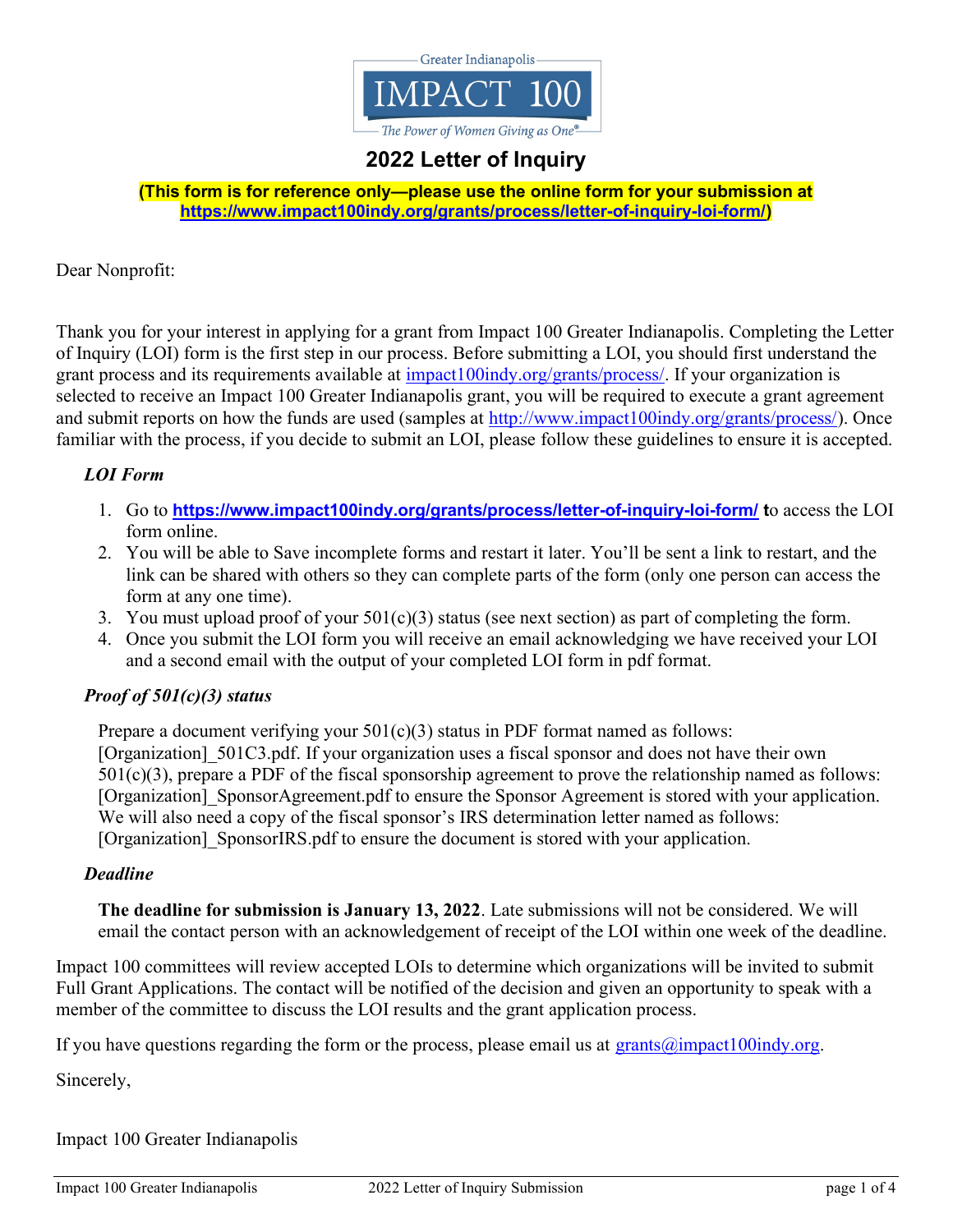

## Project/Program Overview

Project/Program name: Enter name of project/program

Focus Area: □Arts, Culture & Preservation □Education □Environment & Animal Welfare □Family  $\Box$ Health & Wellness

Is the proposed project: ☐New ☐Ongoing ☐Expanded project/program

Geographic areas and populations served by project/program:

Describe geographic area and populations served

High-level description of proposed project (600 character maximum):

Describe project/program in 600 characters or less

## Organization Information

Name of organization: Enter name of nonprofit organization

Legal name (if different): Enter legal name of nonprofit

Organization's address: Enter nonprofit's street address

Enter city, state and zip

Phone: Enter nonprofit's phone

Website address: Enter nonprofit's website

Year founded: Enter year nonprofit was founded

Mission statement: Enter nonprofit's mission statement

### Primary programs and services (2000 characters):

Enter nonprofit's primary programs/services in 2000 characters or less

### Organization History, including meaningful achievements (2000 characters):

Enter nonprofit's history in 2000 characters or less

## Organization Personnel Information

Executive Director/CEO: Enter name of Executive Director/CEO LOI Contact: Enter name of contact person for this LOI Contact's phone: Enter the contact's phone number Contact's email: Enter the contact's email Number of paid staff: Enter the number of paid staff Number of volunteers (last year): Enter number of volunteers last year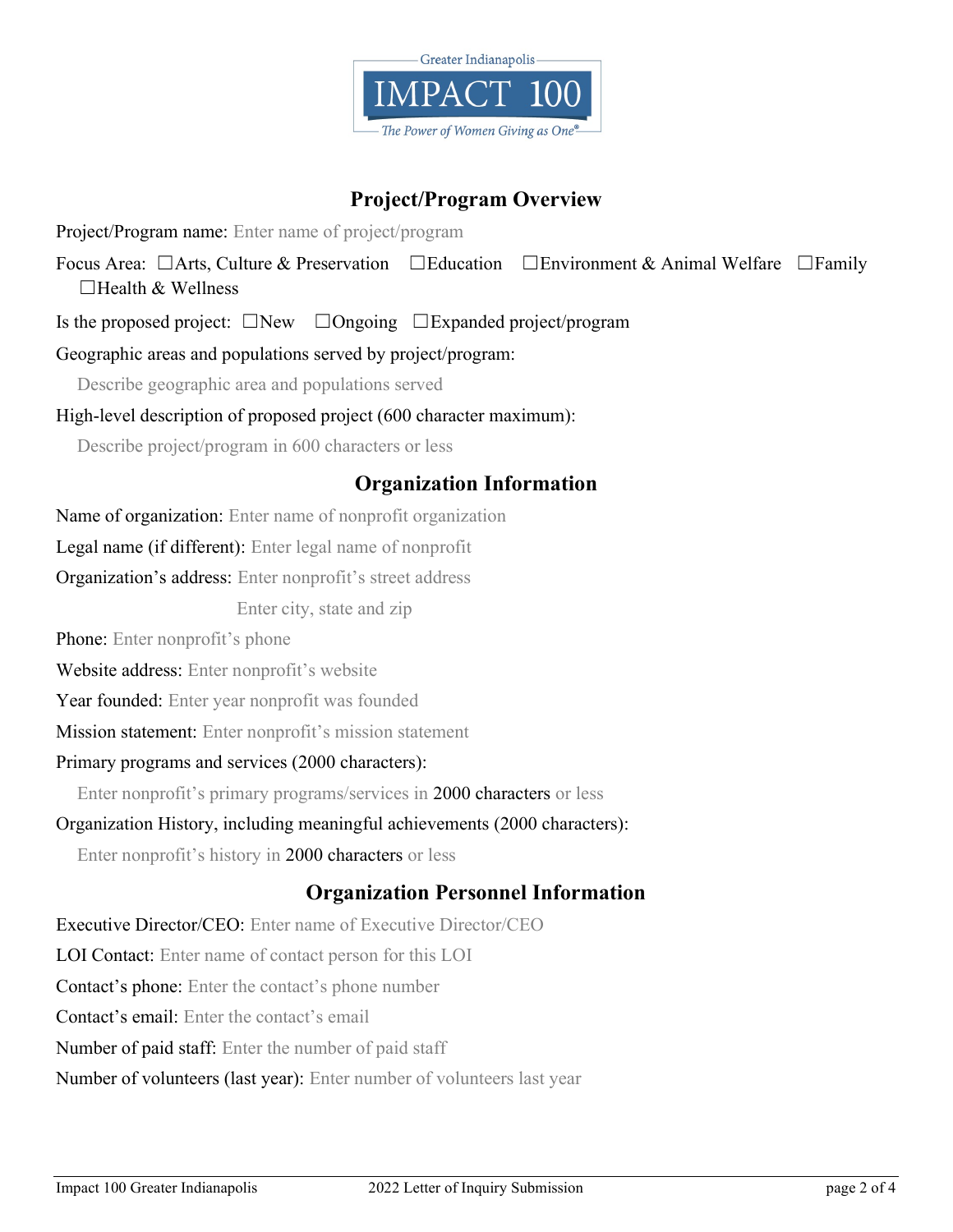

# Organization Financial/Tax Information

Organization is designated as a  $\Box$  501c (3) and/or  $\Box$  509(a)

Employer ID Number (EIN): Enter EIN

Annual operating budget: Enter annual operating budget

Endowment value (if applicable): Enter endowment value

Last year of CPA Audit or Financial Review? Enter last year of Audit/Financial Review

Which 990 did your organization last submit (check one)? □990 □990-EZ □990-N □None

Percent of board members who contribute financially: Enter % of board who contribute%

## Project/Program Details

Detailed description of proposed project/program (maximum 6000 characters). Please explain the program or project's purpose, its timetable, and the results you hope to achieve.

Enter project/program details in 6000 characters or less

## Project/Program Target Population

Description of target population (maximum 3000 characters), include:

- Who will benefit from the proposed project/program
- Size and demographics of the target population. Use corroborative statistical data, such as central Indiana SAVI (Social Assets and Vulnerabilities) data or government demographic data, if applicable
- Specific needs your project or program addresses

Enter a description of the project/program's target population in 3000 characters or less

## Project/Program Goals and Outcomes

Description of the proposed project or program goals and outcomes (maximum 3000 characters), include:

- How your proposed project or program addresses the needs described above
- An outline of the timetable for the project (a \$100,000 grant must be used within two years)
- The project's goals, proposed outcomes and how those outcomes will be measured/evaluated

Enter the project/program's goals in 3000 characters or less

## Project/Program Partners

Do you plan/hope to work with a partner?  $\square$ New partner(s)  $\square$ Existing partner(s)  $\square$ No partners If there are partner(s), please list their names and their roles in the project (1-2 sentences per partner):

Enter names of partners and their roles